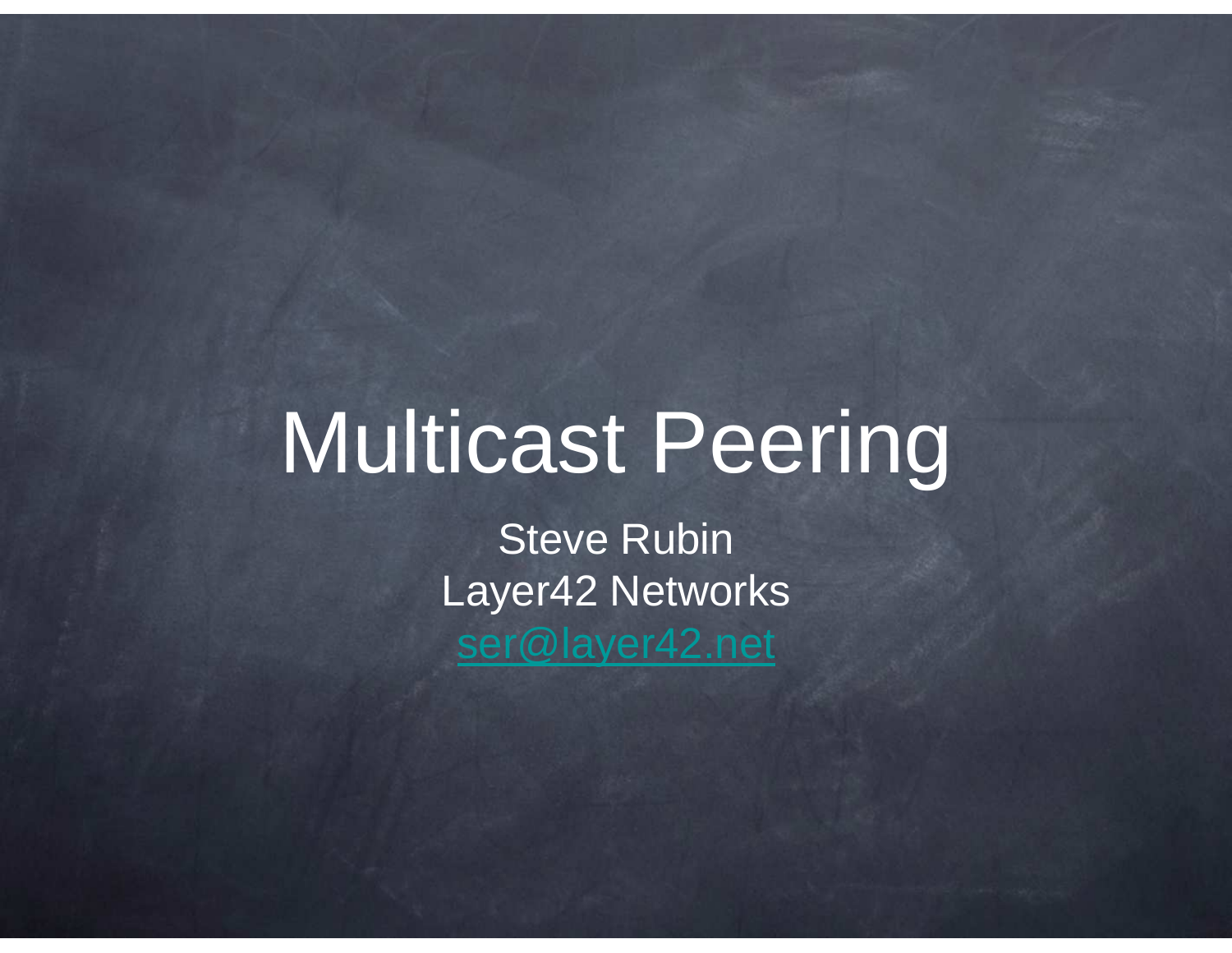## What is IP Multicast?

- **Single packet is replicated by network** infrastructure to all receivers instead of server sending packet N times to N receivers.
- TV Station Model: Single Source to Multiple **Receivers**
- Party Line Model: Multiple Sources to Multiple **Receivers**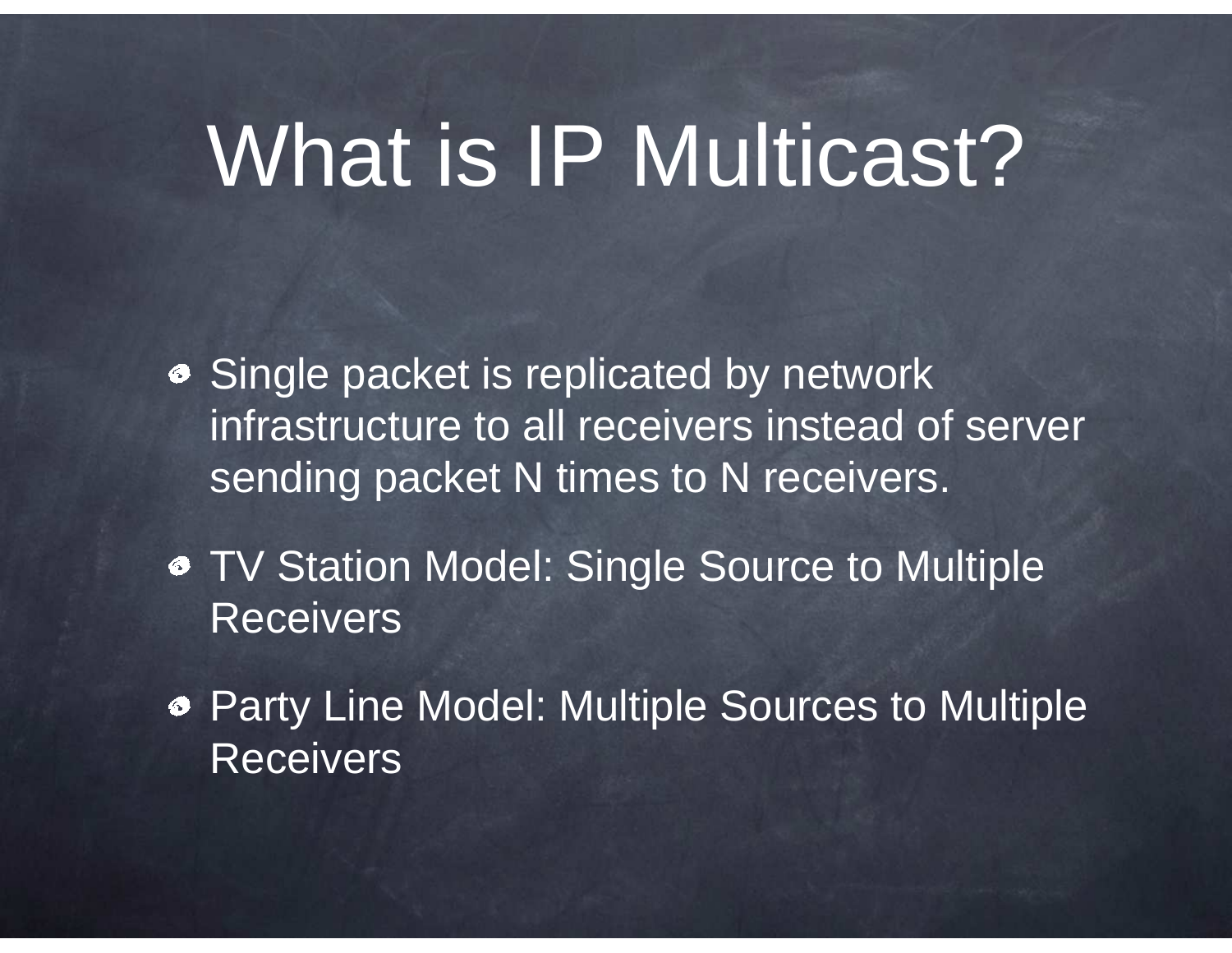# Protocol Independent Multicast (Sparse Mode)

- It was designed for "single ASN" operation, and operates  $\bullet$ that way without some help
- Packets flow from Source to Receiver via the Rendezvous Point (RP).
- Trees are built "backwards" from receiver to source using  $\bullet$ information learned from the routing protocols
- (S,G) Pairs
	- Single source in a group: (69.36.237.132,224.2.127.254)
	- All possible sources for a group: (\*,224.2.127.254)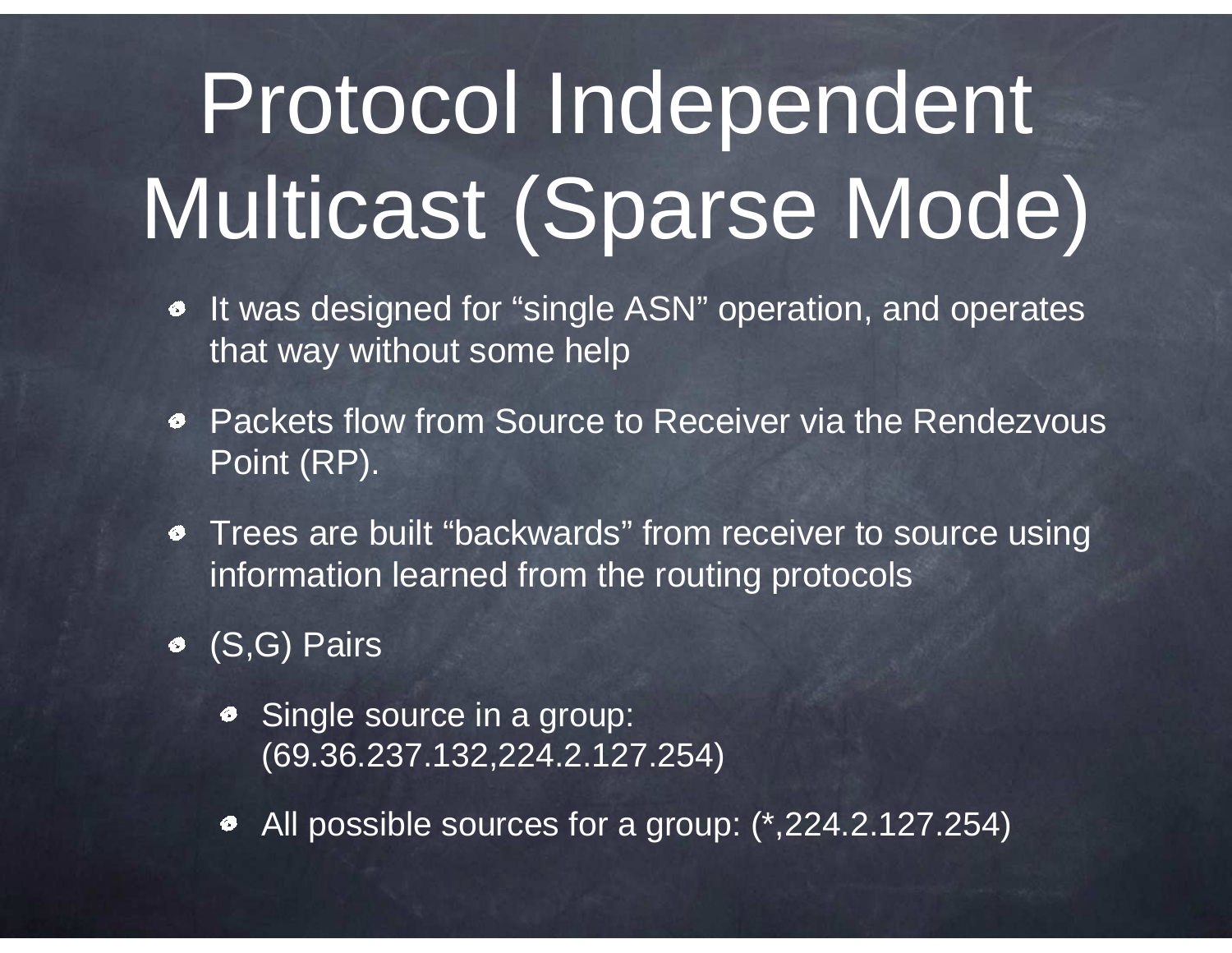## MBGP

- Multiprotocol BGP Extensions in RFC2858 $\bullet$  It's just BGP
- **Separate RIB for Multicast paths**
- o If you are already doing dual-stack IPv4/IPv6, congratulations, you are already doing this
- You will not see multicast groups in MBGP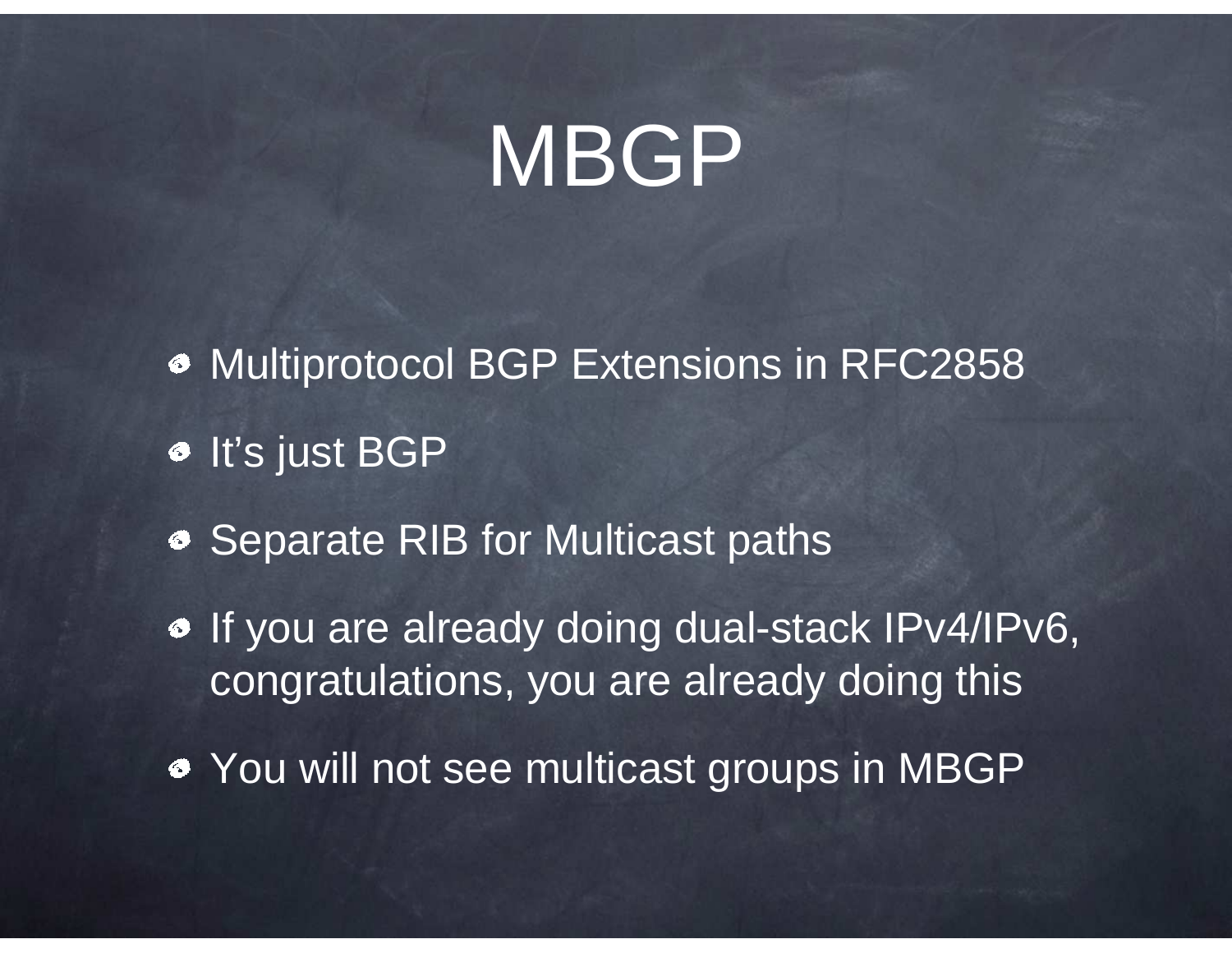## Multicast Source Distribution Protocol (MSDP)

#### **• RFC3618**

- The glue that makes PIM work between domains
- Communicates (S,G) state between peers
- Is a temporary solution :-)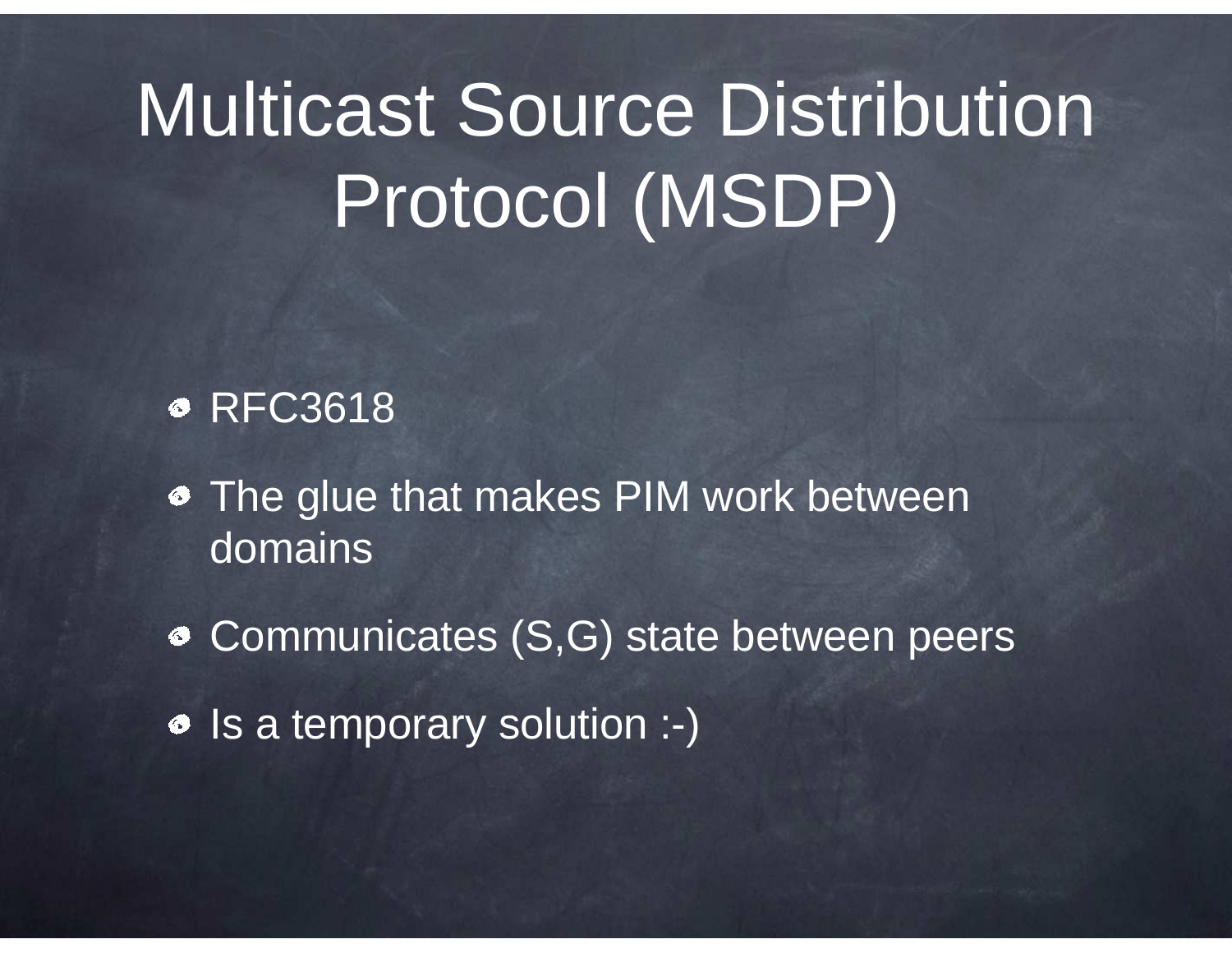## Global Configuration

•ip pim rp-address 192.168.1.1 •ip multicast-routing [distributed] •ip msdp cache-sa-state

- •! Loopback Interface must have PIM Enabled•int loopback0
- ip address 192.168.1.1 255.255.255.255
- ip pim sparse-mode

•int GigabitEthernet1/1• description Backbone interface • ip pim sparse-mode

- 
- •int GigabitEthernet1/2 description Exchange Point ip address 192.168.5.2 255.255.255.0
- ip pim sparse-mode
- ip pim bsr-border
- 
- ip multicast ttl-threshold 32 ip multicast boundary bogon

- •ip access-list standard bogon ! This should be considered the bare minimum
- deny 239.0.0.0 0.255.255.255 deny 224.0.1.39
- 
- deny 224.0.1.40 permit any
-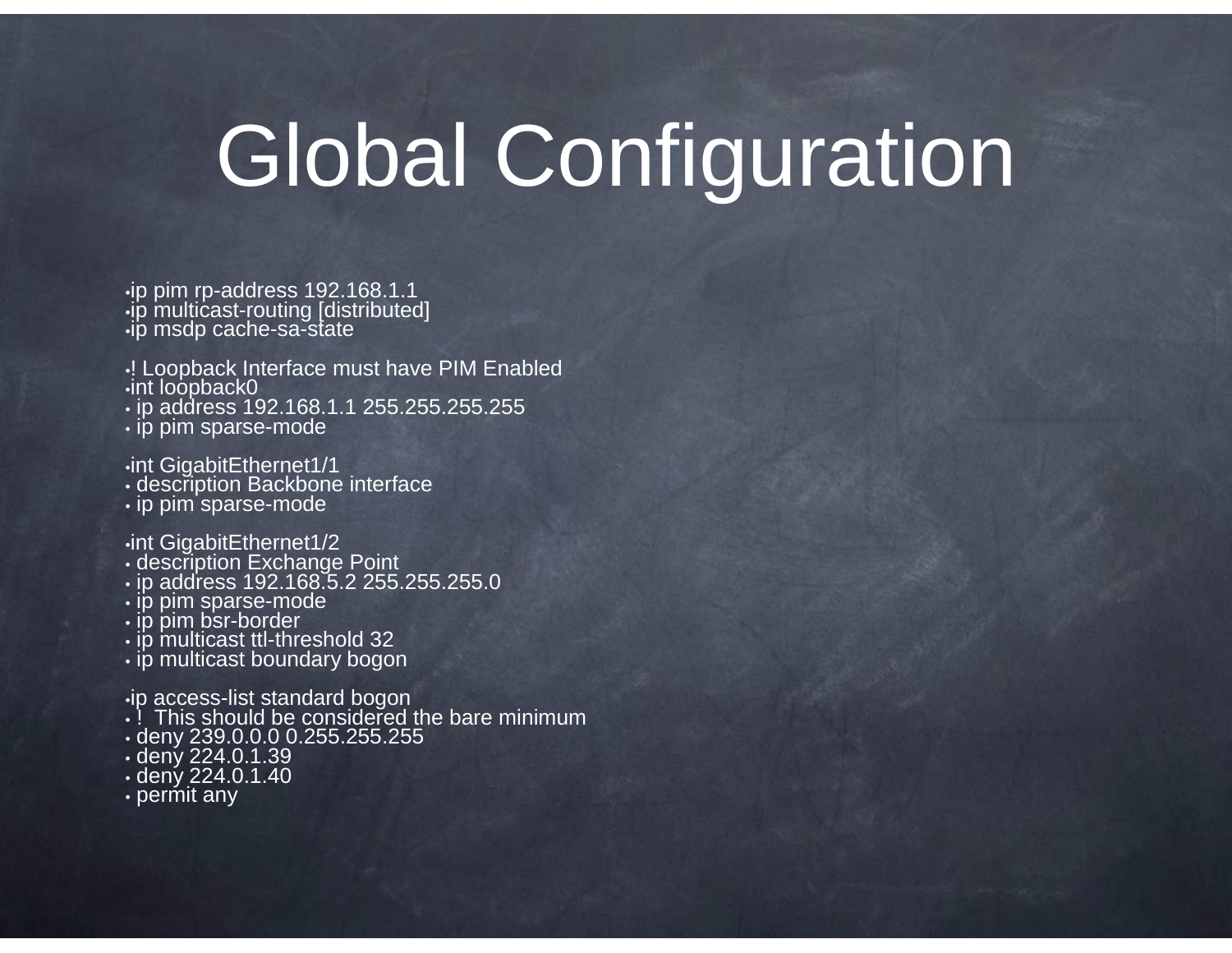## Per-Peer Configuration

•ip msdp peer 192.168.5.1 remote-as 65002•ip msdp sa-filter in 192.168.5.1 list bogon•ip msdp sa-filter out 192.168.5.1 list bogon

•! You can use your normal peer route-maps<br>I Peer templates or peer groups recomment •! Peer templates or peer groups recommended •router bgp 65001

- •neighbor 192.168.5.1 peer-out remote-as 65002
- $\bullet$  and esseration toval distribution of  $\bullet$ • address-family ipv4 unicast<br>• no neighbor 192 168 5 1 a
- no neighbor 192.168.5.1 activate
- AUUIESS-IAHIIN 10V4 HUIIII.ASI • addresš-family ipv4 multicast<br>• neighbor 192 168 5 1 activat
- neighbor 192.168.5.1 activate
- ПЕЮШОГ 192 ЮС Э ТОШЕЕ neighbor 192.168.5.1 route-map peer-in in
- TERRITORI TYZ TOA :) T KINTE-HIZIO DEEL-OUI neighbor 192.168.5.1 route-map peer-out out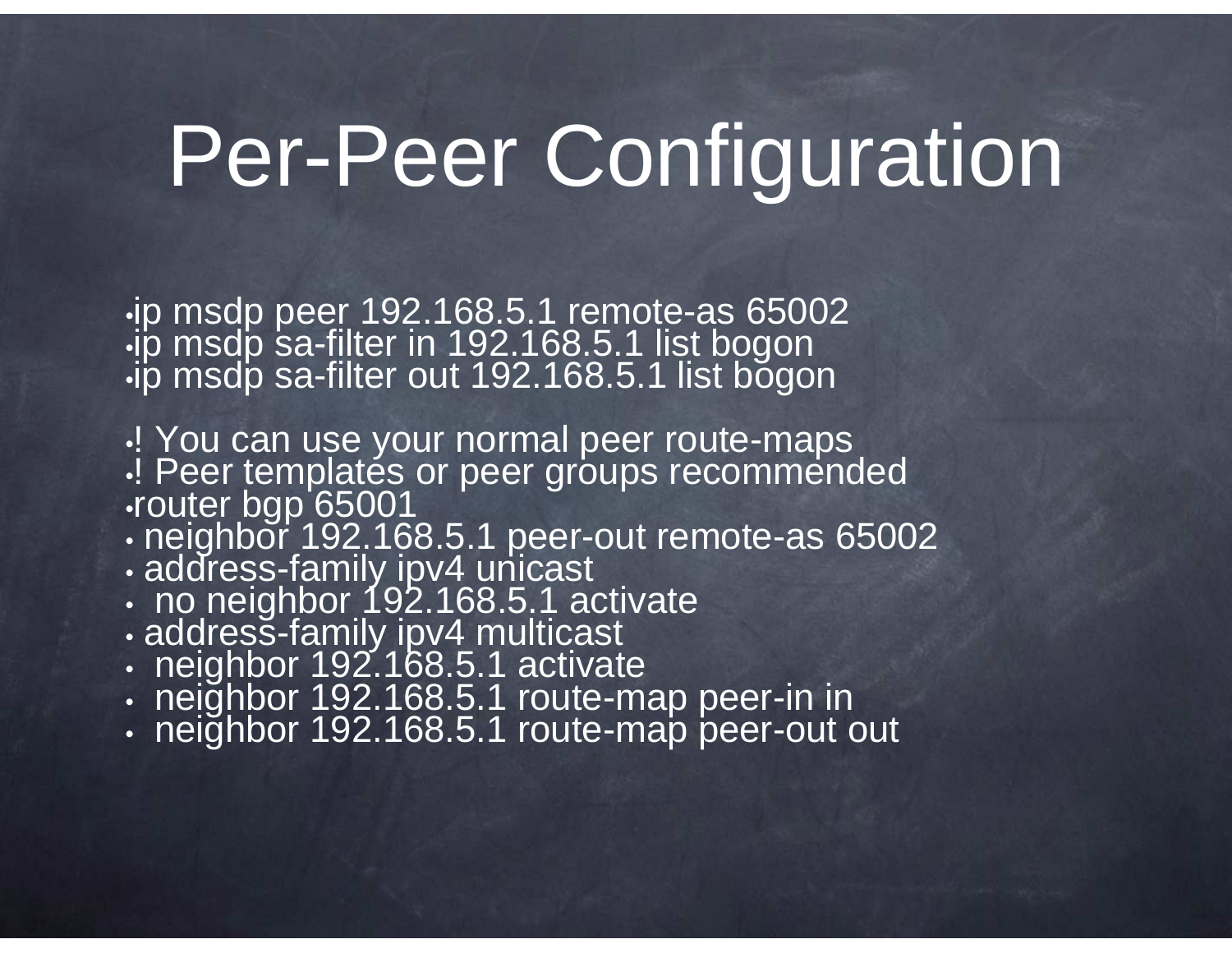## Verify

•Router>show ip pim neighbor•PIM Neighbor Table•Neighbor Interface Uptime/Expires Ver DR•Address Prio/Mode •192.168.5.1 GigabitEthernet1/2 12w6d/00:01:27 v2 1 / S

•Router>show ip msdp summary •MSDP Peer Status Summary•Peer Address AS State Uptime/ Reset SA Peer Name Downtime Count Count•192.168.5.1 65002 Up 5w3d 46 30 somepeer

•Router>show ip msdp peer 192.168.5.1 accepted-SAs •MSDP SA accepted from peer 192.168.5.1 (somepeer.foo.net)•224.3.4.5 131.225.235.129 (lead.fnal.gov) RP: 198.49.208.2 •224.2.209.35 140.221.34.2 (ws-display.mcs.anl.gov) RP: 192.5.170.10•[...]

•Router>show ip bgp ipv4 multicast summary•[...]•192.168.5.1 4 1234 1513623 1452785 2889456 0 0 34w5d 24